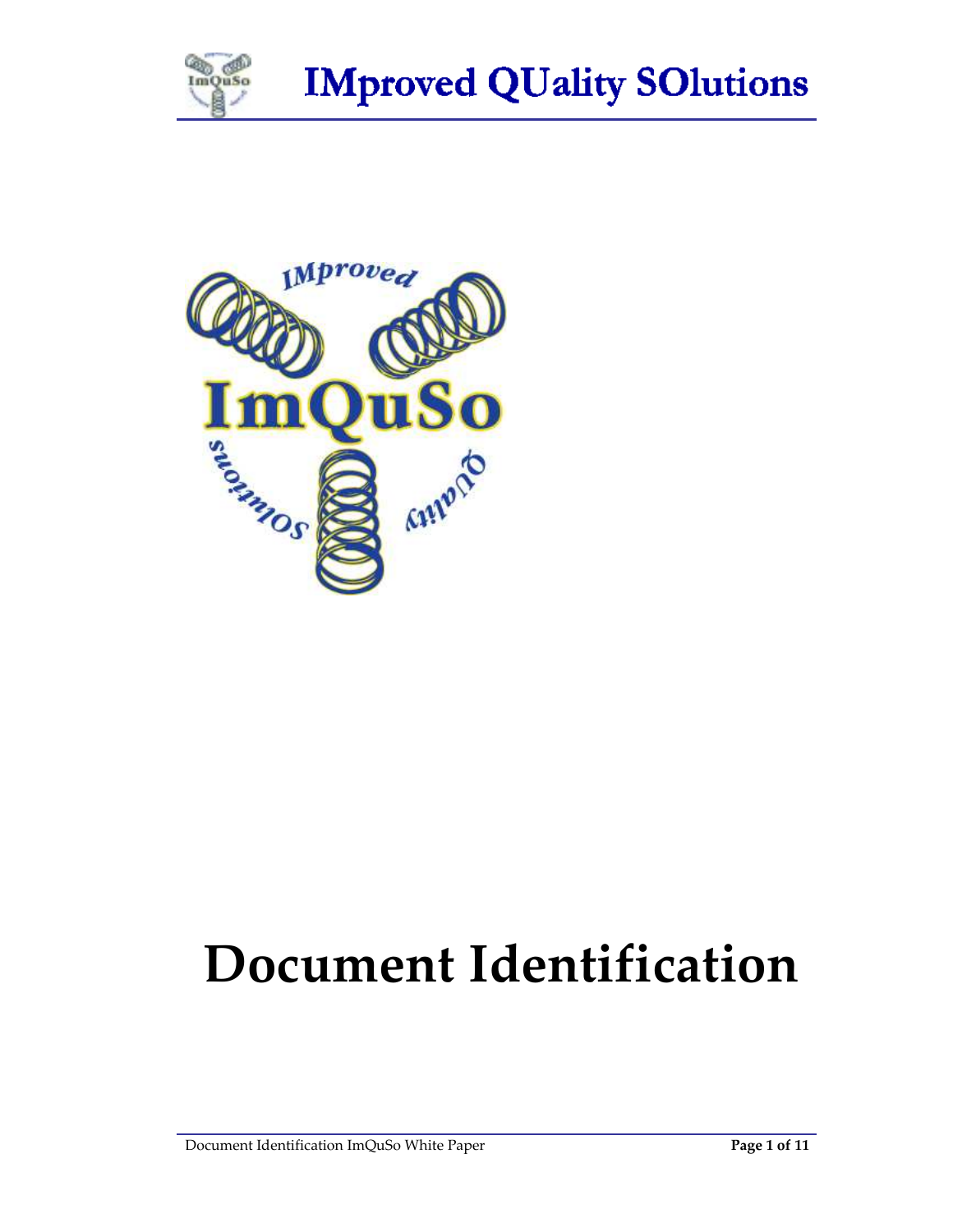

#### **MANAGEMENT SUMMARY**

White paper that explains some aspects of document identification structures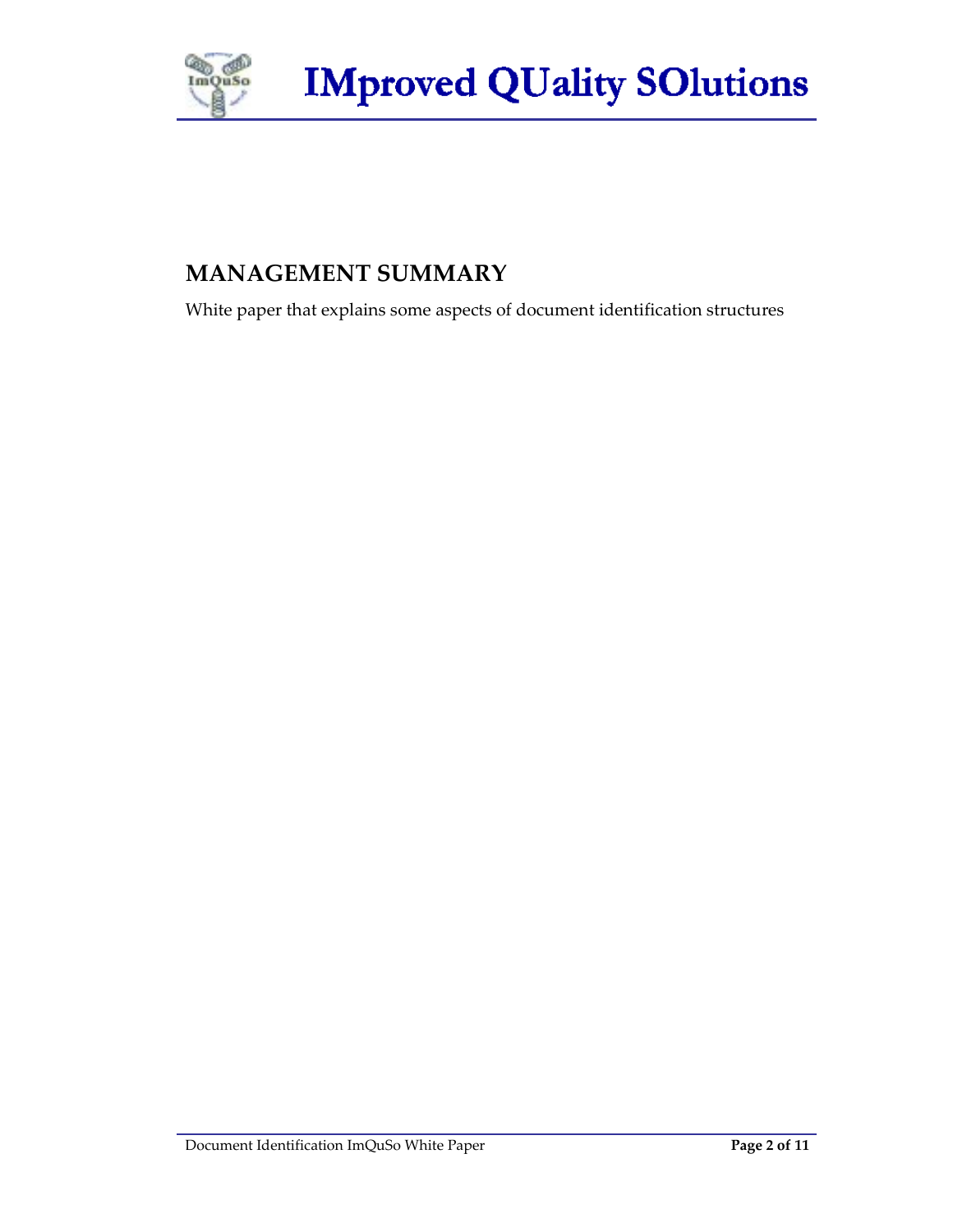

# **TABLE OF CONTENTS**

| $\mathbf{1}$ |                                                     |  |
|--------------|-----------------------------------------------------|--|
| $\mathbf{2}$ |                                                     |  |
| 3            |                                                     |  |
| 4            |                                                     |  |
| 5            |                                                     |  |
| 6            |                                                     |  |
| 7            |                                                     |  |
| 8            |                                                     |  |
| 9            |                                                     |  |
| 10           |                                                     |  |
| <b>10.1</b>  |                                                     |  |
| 10.2         | DOCUMENT CODES FOR (DEVELOPMENT) PROJECT DOCUMENTS9 |  |
| 10.3         |                                                     |  |
| 10.4         |                                                     |  |
| 10.5         |                                                     |  |
| 10.6         |                                                     |  |
|              |                                                     |  |

## **1 Purpose**

This document provides some do's and don'ts on how to create a document identification structure.

# **2 Document Identification Introduction**

There are a lot of opinions and points of view on document identification. Some have recognized the need and defined common accepted standards for document identification generally for a specific purpose. Examples are: ISBN, Library of Congress Cataloging-in-Publication Data, Number on your passport, driver license number, etc.

Most of them are not a solution for identifying a document in an (development) organisation. And as we all say that every organisation is different, so is the document identification they use.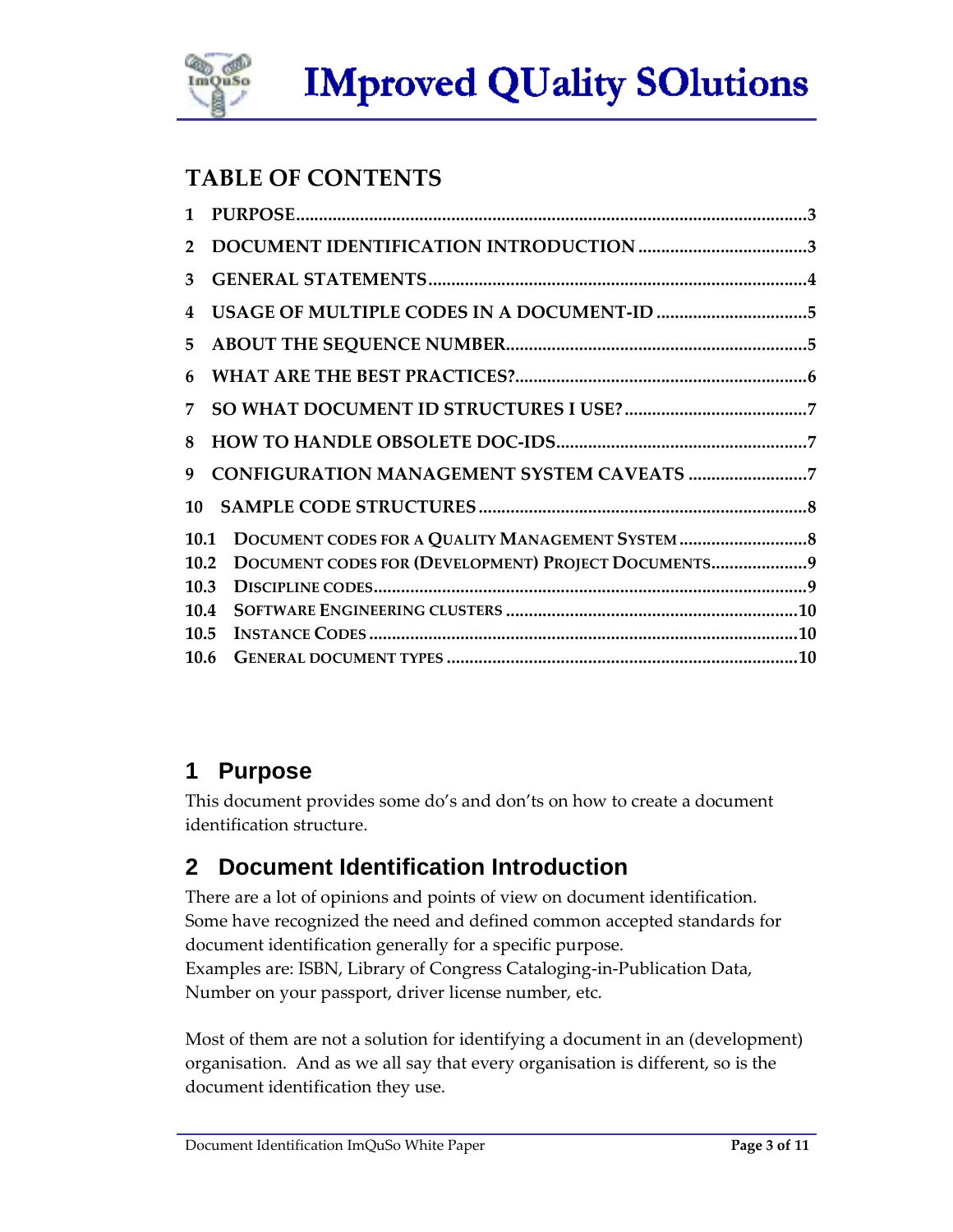

#### **3 General Statements**

A document-id can consists of a combination of codes with sperators. Generally this is:

- A fixed prefix,
- one or more selectable code values
- separated by one or more different types of separators and
- a sequence number that makes the entire doc-id unique.

Examples are: ImQuSo-WP-2008-001, IQS-CustomerX-002, IOS-Proc-ReV-01

Here are some general remarks based on an above like document identification

- Make your doc-id as short as possible. Long document-ids take up a lot of place in lists, header or footer and are hard to remember.
- I would use the doc-id as the filename of the document in the storage archive.

The doc-id can handle strange characters in but some Operating Systems it can't handle strange characters (if doc-id is the filename)

• Once a doc-id is issued it should never change.

If you don't use it or it is a bad id, make it obsolete.

For note on obsolete doc-id see: § 8 How to handle obsolete Doc-ids.

• Do not put the document status, document version number or document version date in the doc-id.

If you store these documents in a Configuration Management System this can lead to non optimal use. See § 9 Configuration Management System Caveats.

This makes only sense for private storage during a long edit period.

• Do not allow a 'free format' postfix for the document id to have a more descriptive doc-id.

This clutters the identification and causes possible CM storage problems.

- Remarks on the use of codes in the doc-id like e.g. Department-code, Doctype-code, etc.
	- o Do not link codes to a physical storage path in the archive
		- You can't place the document in another location
		- If you change the doc-id of the file you have to move the file also to a new location.
	- o Make sure that a code also covers all your future needs If you run out of meaningful codes and you have to fall back to 'strange abbreviation' the better part of the code will be meaningless for (novice) users.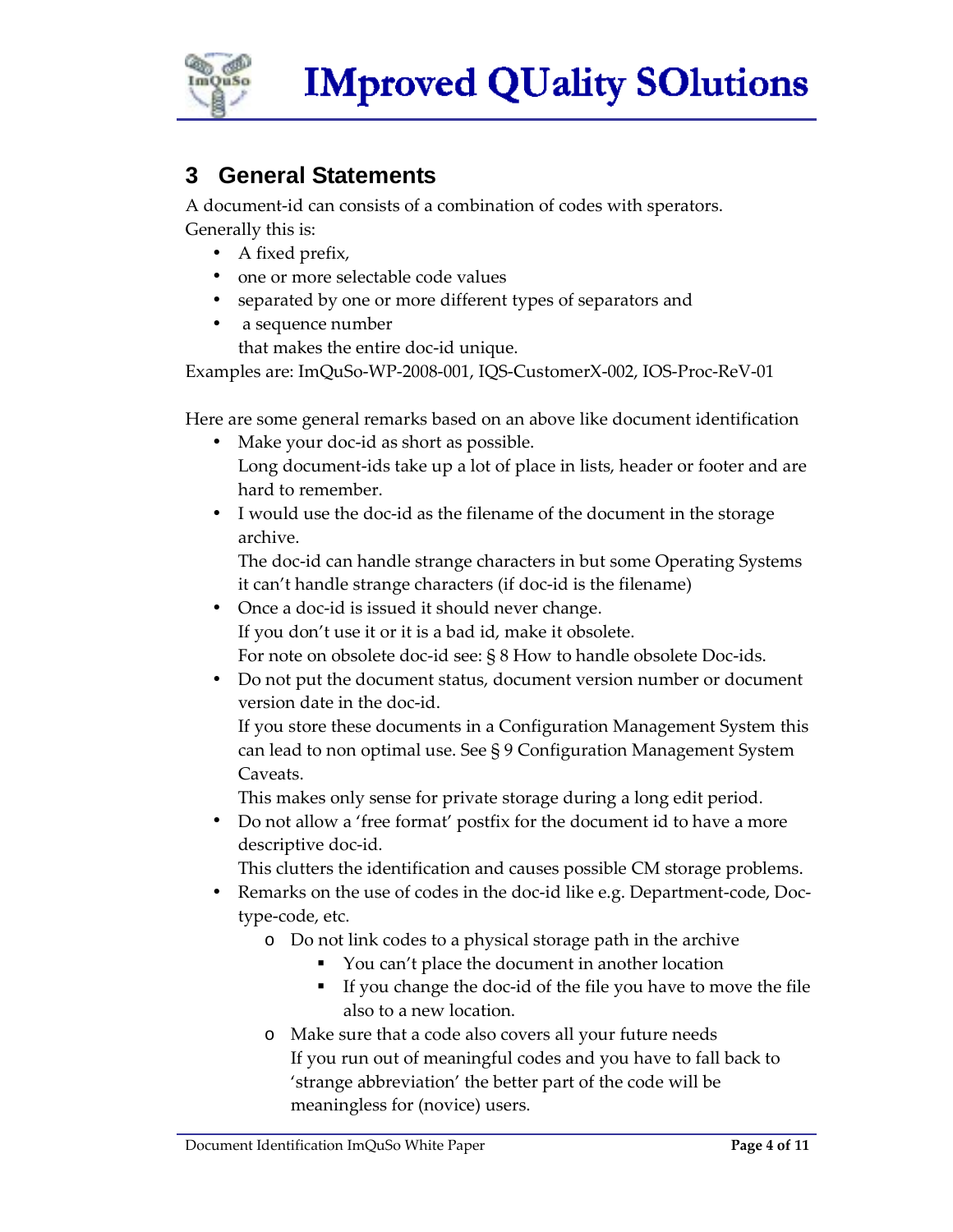

- o Organisational (code) names can/will change often Use department numbers instead of department code names.
- Make sure that if your organisation structure/hierarchy changes your doc id structure stays the same.
- A year field in the doc id structure (just before the sequence number).
	- o It gives an indication how obsolete the document information is.
	- o It makes archiving (in year folders) easier (for a secretary)
- Make sure your sequence number has enough digits to cover your future needs!
- How are you planning to issue doc-ids?
	- o Via manual action from a central issue point?
	- o Via a tool that generates doc-ids?

This choice has a large impact on the option you can implement!

# **4 Usage of multiple codes in a document-id**

Defining multiple codes for easy document recognition and easy document search/browse facility is not a good idea.

You should use a doc-id for its elementary purpose that is unique identification and not misuse it for other reasons.

You can better invest in a tool for document-id issuing that permits you to define additional information tags to a document-id without adding them to the doc-id itself.

If the tools is equipped with a good search engine that can search on all of these kind of 'meta tags' attached to a document id you are better of.

## **5 About the sequence number**

A sequence number is generally used to make the doc-id unique in case you have multiple documents with the same doc-id code part.

The unique part of the doc-id can be interpreted differently.

Consider the following options:

A. The sequence number makes the entire doc-id unique

{Only if the part before the sequence number is the same the sequence number is incremented.}

- e.g. CompA-Dep1-Memo-001, CompA-Dep1-Memo-002, CompA-Dep1-Letter-001, CompA-Dep2-Memo-001 CompB-Dep1-Memo-001, CompA-Dep1-Memo-003
- B. The sequence number makes the doc-id unique by making a small part of the doc-id unique.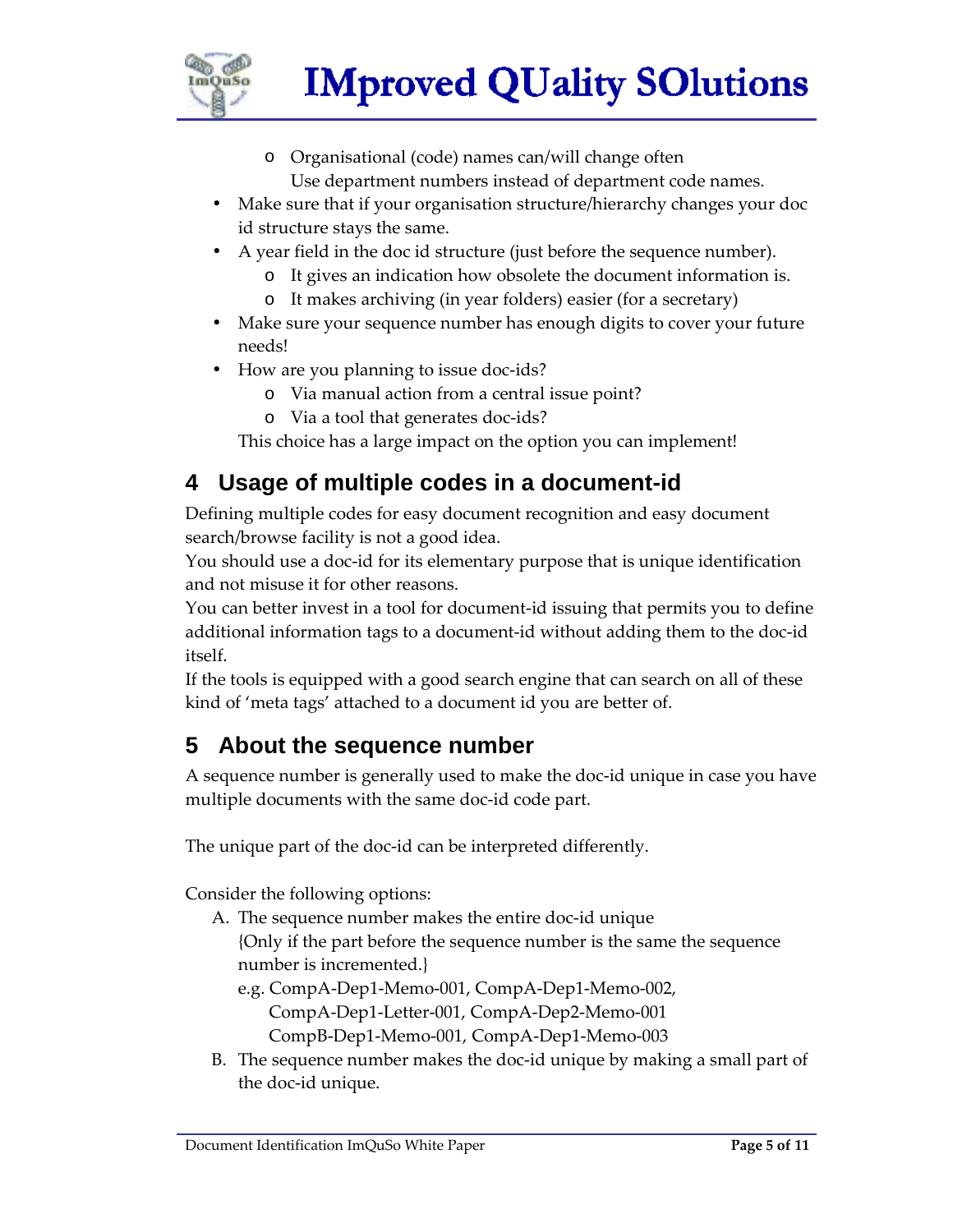

- o Solution 1: {Independent of the Comp value} e.g. CompA-memo-Dep1-2008-001, CompA-memo-Dep1-2008-002, CompA-memo-Dep2-2008-001, CompA-memo-Dep3-2008-001, CompA-letter-Dep1-2008-001, CompB-memo-Dep3-2008-002
- o Solution 2{only dependant of the year value} e.g. CompA-memo-Dep1-2008-001, CompA-memo-Dep1-2008-002, CompA-memo-Dep2-2008-003, CompA-memo-Dep3-2008-004, CompA-letter-Dep1-2008-005
- C. The sequence number it self is unique. e.g. CompA-Dep1-00001, CompA-Dep2-00002, CompA-Dep1-00003

Solution C can lead to very large sequence numbers and does not have my preference.

Solution A & B1 will cause problems with manual document-id issuing. For solution B2  $\&$  C any code used (except year in B2) will have no identification purpose. Consider omitting this code. See: § 4 Usage of multiple codes in a document-id

#### **6 What are the best practices?**

My best practice has evolved over the years, but know I think that there is no single doc-id structure that fits all purposes, even within the same department/organisation.

Because if you want to make the doc-id structure as short and efficient as possible you probably will have one or more doc id structures:

- Official company documents available in a company wide archive
- Document of a organisational quality system
- Documents for use inside the organisation
- Document dedicated to (development) projects

Combining some/all of these into a single document-id structure is possible. But you need to consider:

- Who issues document ids
- Where and in what archive should it be stored
- Who is responsible for the completeness of the archive
- Who has to store documents in the archive
- Is there an electronic and a paper archive? (are responsibilities different for both?)

If you have identified multiple roles and responsibilities here then consider having multiple doc id structures.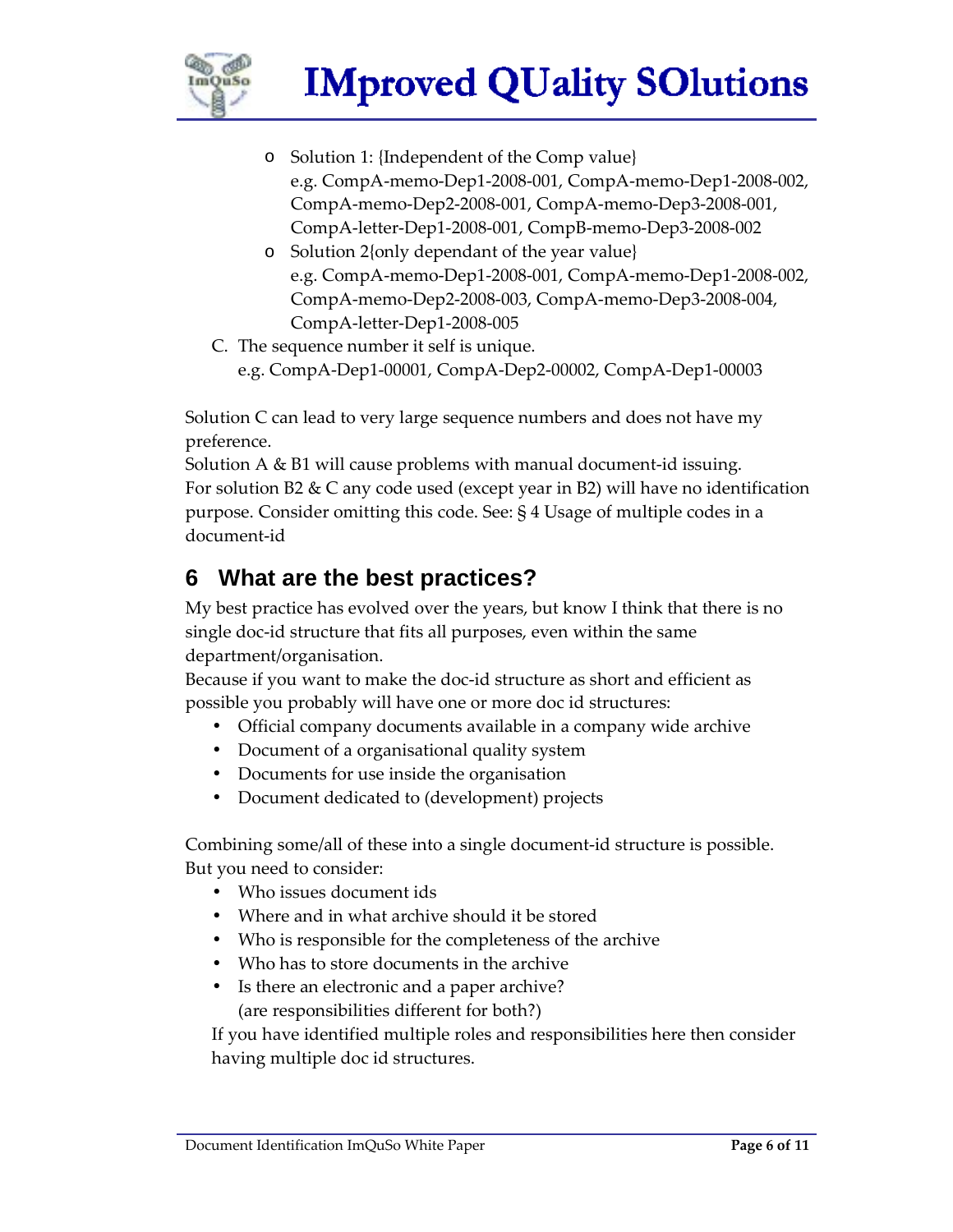

## **7 So what document ID structures I use?**

For general purpose documents: Start with a fixed prefix for company Secondly you can add a global document code Put a year field in the code. Define a sequence number with enough digits. (This is reset to 1 at the start of a new year.)

This is how the doc-id for this whitepaper is defined:

ImOuSo-WP-2008-001

- ImQuSo Company abbreviation
- WP **Category identification: White Paper**
- YYYY year code of document-id (not necessary publish date.)
- 001 Three digit sequence number

For customers I use:

- ImQuSo Company abbreviation
- PLE Thee letter customer abbreviation
- BLL Three letter document purpose abbreviation (Bill)
- YYYY year code of document ID
- Three digit sequence number

#### **8 How to handle obsolete Doc-ids**

Do not simply remove obsolete doc-ids from the registration system of archive. The best way to proceed is:

Put a descriptive text in the document like:

This doc-id declared obsolete by Mr  $X$  at  $\leq$  date $\geq$ .

Please look for the original content in doc-id ????

Put the document with the dummy content in the archive. Create a new (correct) doc-id if needed.

## **9 Configuration Management System Caveats**

#### **Filename issues:**

In most CM systems a file is stored under its Operating System name. If a new version of the same file(name) (same file path!) is entered in the CM system a new instance (private system copy) is created for that file(name). This way the CM system constructs a history of changed files or file changes for that filename. (Internally it keeps track of the different instances and the optionally changes between two instances.)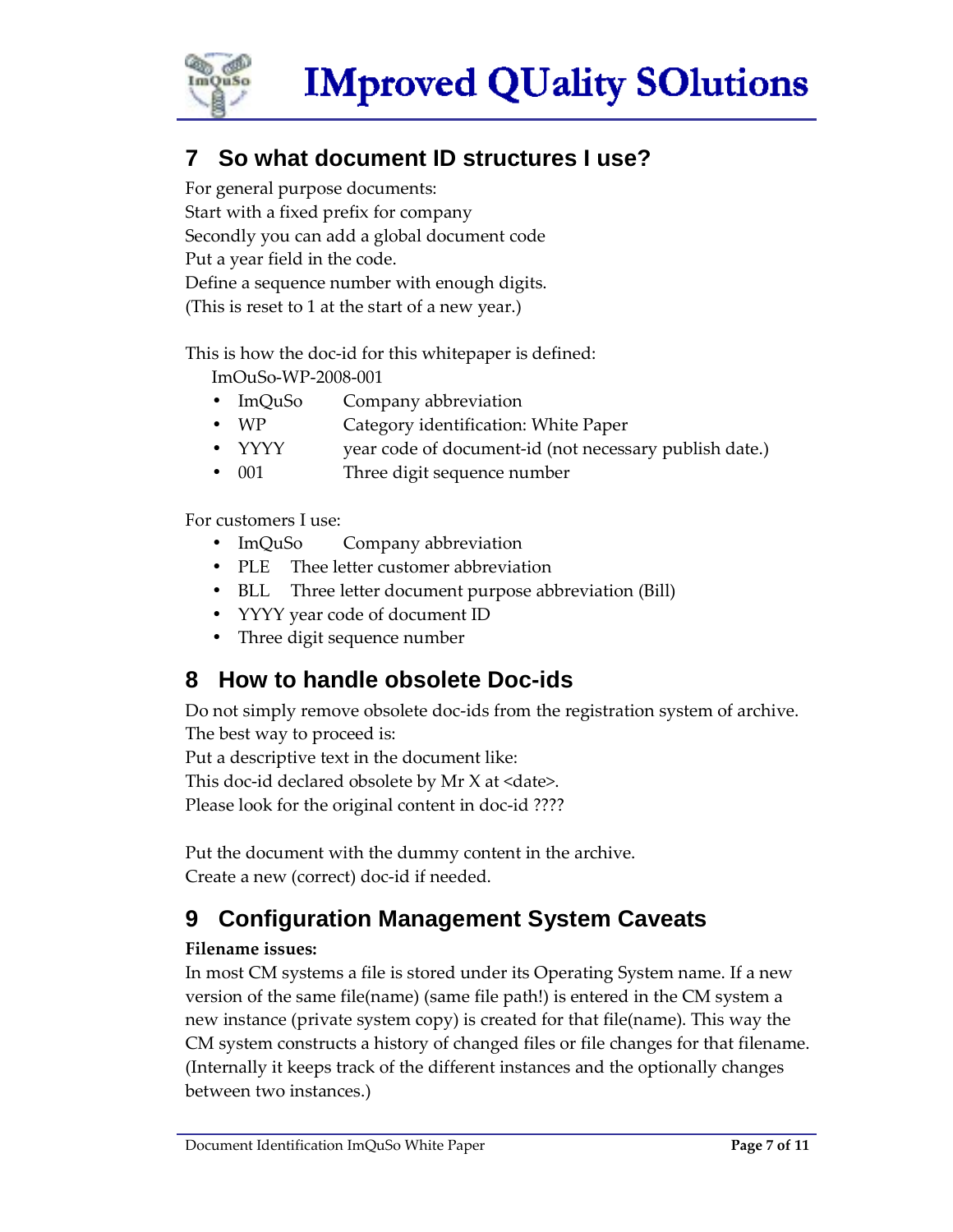

If you put the document version and/or document status in the filename the OS filename of the new file is different from the previous one. For the simple CM system the same rules apply and thus this new file is handled as a new file (even if the file path is the same) and not as a new instance of an existing file. That is what you really want!

Note: Some CM systems have symbolic filenames and can handle different OS filenames that are linked to that symbolic CM filename.

#### **Keyword replacement:**

Most CM systems support keyword replacement for e.g. source code files. In that case the version number, last editor, last edit date, etc. is replaced in the source file by the CM system with the correct/actual values.

You don't want the CM system do keyword replacement on binary file like e.g. MS word documents. In that case that the CM system discovers a keyword pattern somewhere in a binary file and it replaces it with the 'intended' text most likely the word file will be corrupt after such 'accidental' keyword replacement.

Most CM systems that do keyword replacement have an option to disable this for binary files types like e.g. .zip, .exe, .com, .doc, .ppt, .xls, etc.

#### **10 Sample Code Structures**

Below you will find a couple of (incomplete) lists of different views on documents that can be used as part of a document Identification structure

| Code | Quality System Document type                              |
|------|-----------------------------------------------------------|
| QP   | Procedure (Quality Policy)                                |
| QC   | Process description (Approach)                            |
| QI   | Instruction (Mandatory Way of Working "How")              |
| QG   | Guideline (Advised Way of Working "How")                  |
| QT   | Forms, Templates and Tools                                |
| QR   | Reports                                                   |
| QM   | Manual (Describes how to use a tool, etc.) ("Why", "How") |
| QD   | Other documents                                           |
| QJ   | QI Will not be used to avoid confusion with QI            |

**10.1 Document codes for a Quality Management System**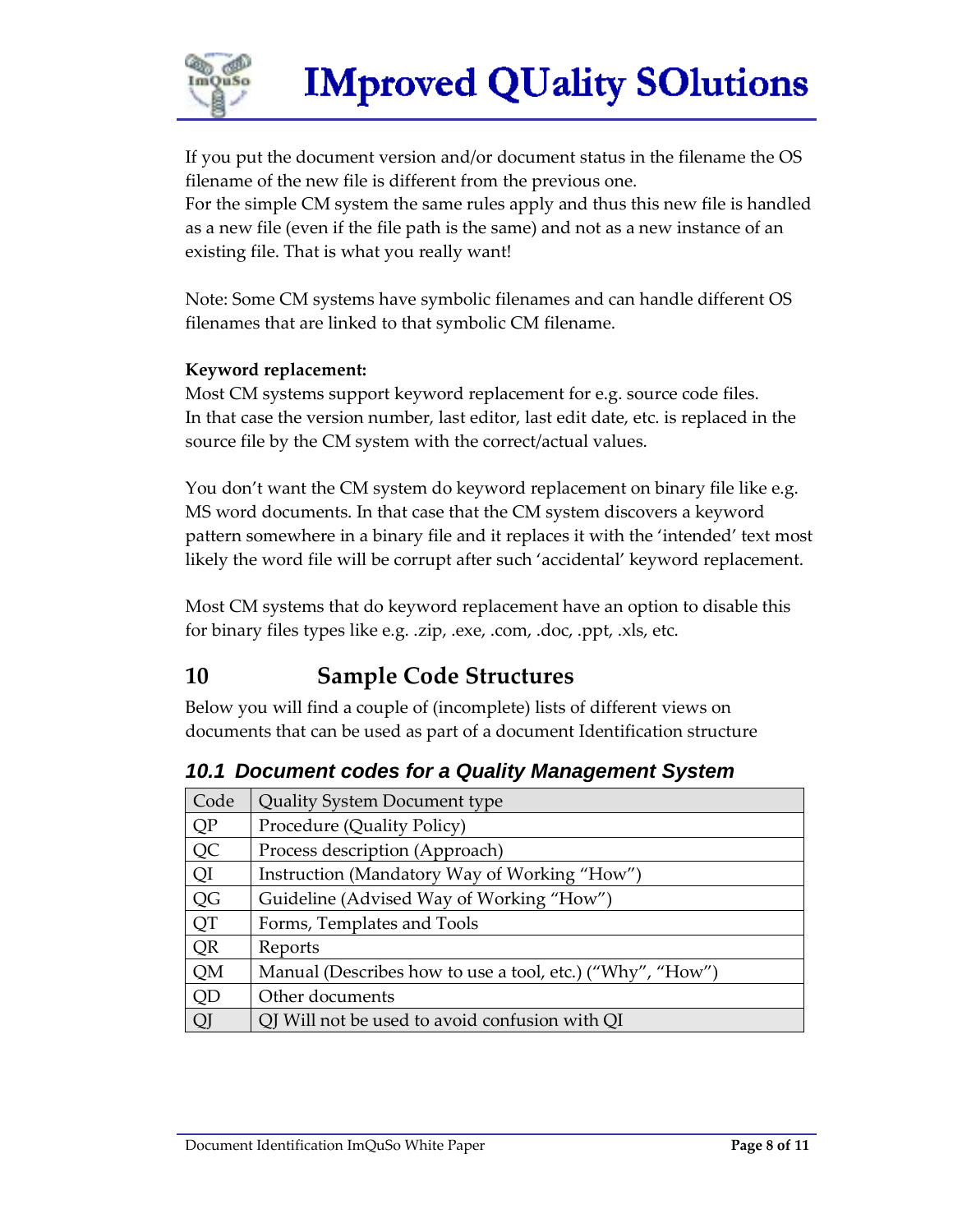

#### **10.2 Document codes for (Development) Project Documents**

| Code            | Development document type                             |
|-----------------|-------------------------------------------------------|
| CMP             | Configuration Management Plan                         |
| <b>CRS</b>      | <b>Customer Requirements Specification</b>            |
| <b>DD</b>       | <b>Detailed Design</b>                                |
| Eval            | Evaluation                                            |
| FeaS            | Feasibility Study                                     |
| <b>FRS</b>      | <b>Function Requirement Specification</b>             |
| <b>GTP</b>      | Global Test Plan                                      |
| <b>IRS</b>      | <b>Industrial Requirements Specification</b>          |
| PP              | Project Plan                                          |
| <b>QAP</b>      | <b>Quality Assurance Plan</b>                         |
| <b>TLD</b>      | Top Level Design                                      |
| <b>TLD-CA</b>   | Top Level Design: Conceptual Architecture             |
| <b>TLD-MIA</b>  | Top Level Design: Module Interconnection Architecture |
| <b>TLD-HSP</b>  | Top Level Design: HW SW Partitioning                  |
| <b>TLD-HSI</b>  | Top Level Design: HW SW interface                     |
| <b>TLD-SSI</b>  | Top Level Design: SW SW interface                     |
| <b>TLD-EA</b>   | Top Level Design: Execution Architecture              |
| <b>TLD-CodA</b> | Top Level Design: Code Architecture                   |
| <b>TP</b>       | <b>Test Plan</b>                                      |
| TR              | <b>Test Report</b>                                    |
| <b>TRN</b>      | Training                                              |
| <b>TS</b>       | <b>Test Specification</b>                             |

#### **10.3 Discipline codes**

| Code       | Discipline                                       |
|------------|--------------------------------------------------|
| <b>ACO</b> | Acoustical                                       |
| <b>ELE</b> | Electrical                                       |
| <b>HYD</b> | Hydraulical                                      |
| <b>MEC</b> | Mechanical                                       |
| <b>ORG</b> | Organisation (everything outside the project)    |
| <b>PJM</b> | <b>Project Management</b>                        |
| PJO        | <b>Project Office</b>                            |
| QD         | <b>Quality Department</b>                        |
| <b>SW</b>  | Software                                         |
| <b>HW</b>  | Hardware (All not software)                      |
| <b>SYS</b> | System (Software & Hardware in complete product) |

Note: not all of the disciplines or projects need to be present in your organisation.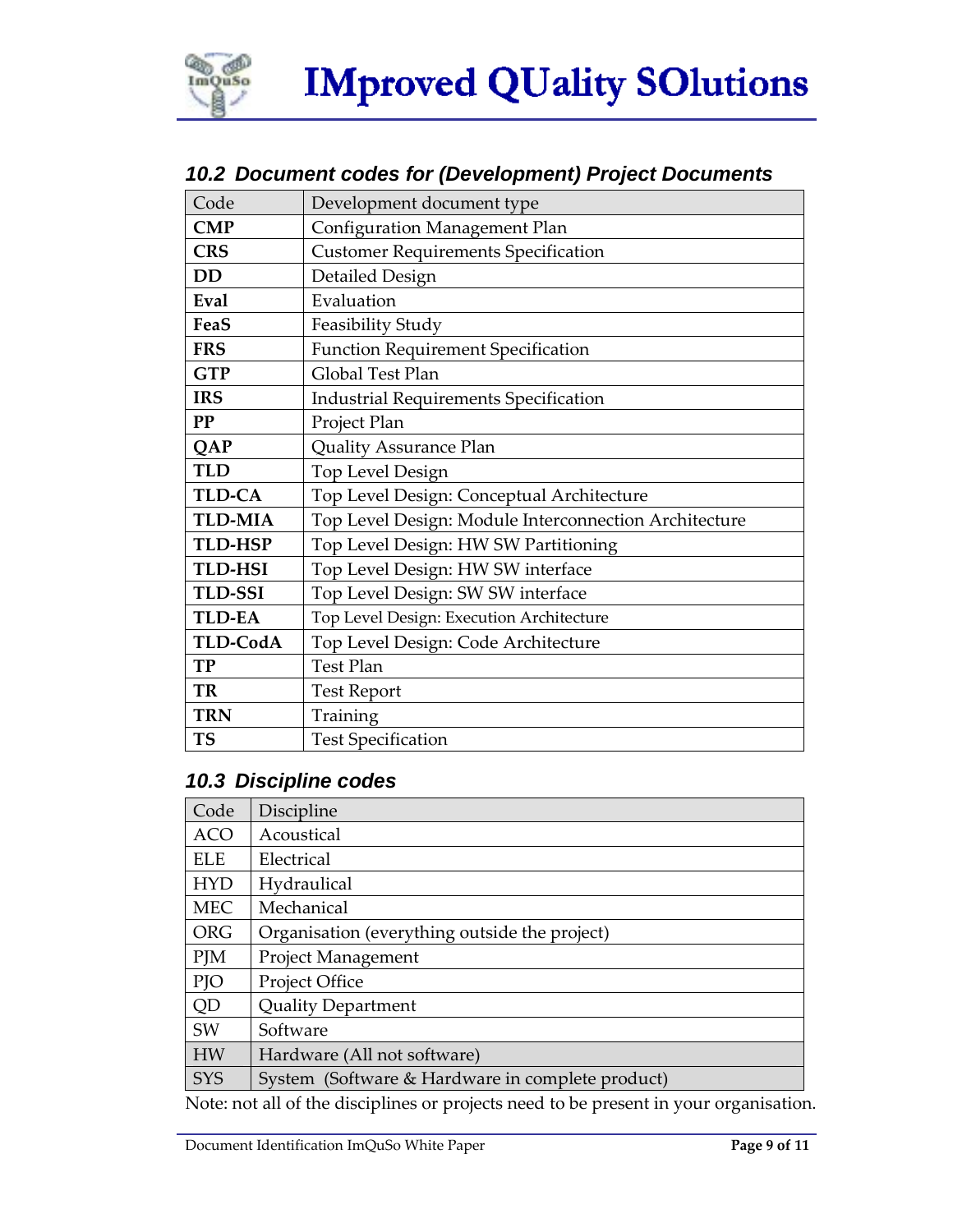

#### **10.4 Software Engineering clusters**

| Code       | Engineering cluster             |
|------------|---------------------------------|
| Arc        | Architecture                    |
| Dev        | Development                     |
| <b>CM</b>  | <b>Configuration Management</b> |
| Man        | Manuals etc.                    |
| <b>PM</b>  | Project Management              |
| QA         | <b>Quality Assurance</b>        |
| <b>Tst</b> | Testing                         |

#### **10.5 Instance Codes**

| Code                                                   | Instance description         |
|--------------------------------------------------------|------------------------------|
| <b>BP</b>                                              | Best/good Practice           |
| Exa                                                    | Example                      |
| Tpl                                                    | (empty) Template             |
| $<$ PP $>$                                             | Project Code                 |
| <no< td=""><td>Organisation/department code</td></no<> | Organisation/department code |

#### **10.6 General document types**

| Code       | General Document type |
|------------|-----------------------|
| Ann        | Announcement          |
| Ass        | Assignment            |
| Bin        | <b>Binary files</b>   |
| <b>Ckl</b> | Checklist             |
| <b>Dsg</b> | Design                |
| Des        | Description           |
| Frm        | Form                  |
| Inv        | Invitation            |
| Mai        | Mail                  |
| Man        | Manual                |
| Mem        | Memo                  |
| Pln        | Plan                  |
| Pst        | Poster                |
| Rep        | Report                |
| Spc        | Specification         |
| <b>Src</b> | Source files          |
| Stu        | Study                 |